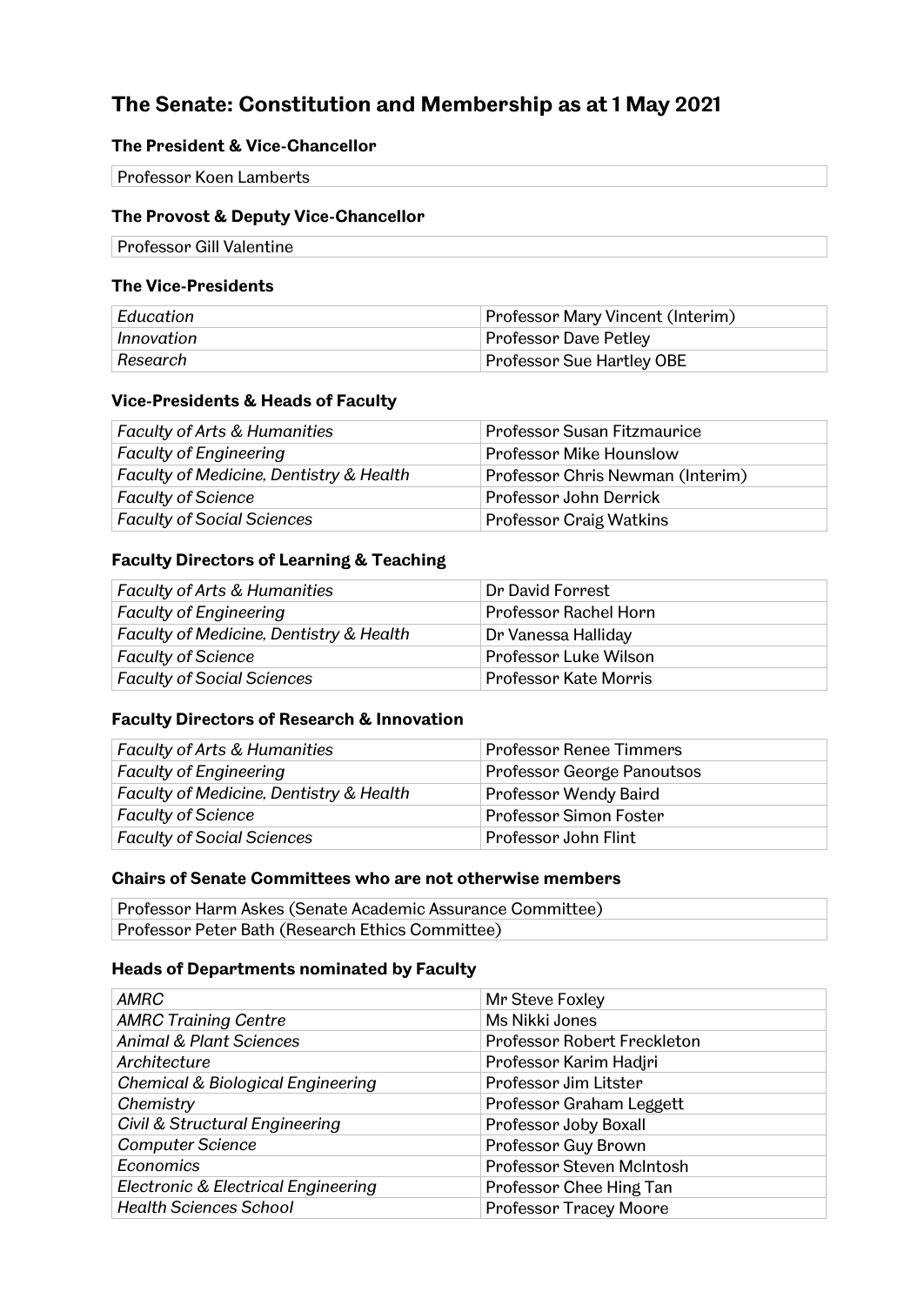| History                                      | Professor Adrian Bingham         |
|----------------------------------------------|----------------------------------|
| Infection, Immunity & Cardiovascular Disease | <b>Professor Tim Chico</b>       |
| <b>Information School</b>                    | <b>Professor Val Gillet</b>      |
| <b>Journalism Studies</b>                    | Professor Jacqueline Harrison    |
| Law                                          | Professor Graham Gee             |
| Lifelong Learning                            | Dr Willy Kitchen                 |
| Materials Science & Engineering              | Professor John Haycock           |
| Music                                        | Dr Simon Keegan-Phipps           |
| Neuroscience                                 | <b>Professor Chris McDermott</b> |
| <b>Oncology &amp; Metabolism</b>             | Professor Allan Pacey            |
| Physics & Astronomy                          | <b>Professor Paul Crowther</b>   |
| <b>School of Clinical Dentistry</b>          | <b>Professor Chris Deery</b>     |
| School of Health & Related Research          | Professor John Brazier           |
| <b>School of Mathematics</b>                 | <b>Professor Nick Monk</b>       |
| Sociological Studies                         | Professor Nathan Hughes          |

## **University Librarian**

Mrs Anne Horn (until 23 September 2020) Mrs Anna Clements (Interim from 24 September 2020)

### **Executive Director of Academic Services**

Mr Rob Sykes

### **Elected representatives of staff in Grade 7 & above**

## For the period until 2023

| Dr Ross Bellaby              | <b>Faculty of Social Sciences</b>         |
|------------------------------|-------------------------------------------|
| Revd Dr Jeremy Clines        | <b>Professional Services</b>              |
| Dr Sarah Hale                | Extra-Faculty                             |
| Miss Louise Hall             | <b>Professional Services</b>              |
| Dr Candice Majewski          | <b>Faculty of Engineering</b>             |
| Dr Edith Poku                | Faculty of Medicine, Dentistry and Health |
| Professor Christopher Stokes | Faculty of Medicine, Dentistry and Health |
| Dr David Vessey              | Extra-Faculty                             |

# For the period until 2022

| Professor Stephen Beck        | <b>Faculty of Engineering</b>             |
|-------------------------------|-------------------------------------------|
| Dr Lynne Bingle               | Faculty of Medicine, Dentistry and Health |
| Mrs Anna Cantrell             | Faculty of Medicine, Dentistry and Health |
| Professor Jane Grasby         | <b>Faculty of Science</b>                 |
| Professor Russell Hand        | <b>Faculty of Engineering</b>             |
| Mrs Ana Hidalgo-Kingston      | <b>Professional Services</b>              |
| Dr Nicholas Murgatroyd        | Extra-Faculty                             |
| Dr Siobhán North              | <b>Faculty of Engineering</b>             |
| Dr Stefanie Pukallus          | <b>Faculty of Social Sciences</b>         |
| Dr Simon Rushton              | <b>Faculty of Social Sciences</b>         |
| Dr Sarah Staniland            | <b>Faculty of Science</b>                 |
| <b>Professor Mary Vincent</b> | <b>Faculty of Arts and Humanities</b>     |
| Dr Thomas Walther             | <b>Faculty of Engineering</b>             |

### For the period until 2021

| ∣ Dr Parveen Ali        | $\parallel$ Faculty of Medicine, Dentistry and Health |
|-------------------------|-------------------------------------------------------|
| Professor Sumon Bhaumik | <b>Faculty of Social Sciences</b>                     |
| Professor Caitlin Buck  | <b>Faculty of Science</b>                             |